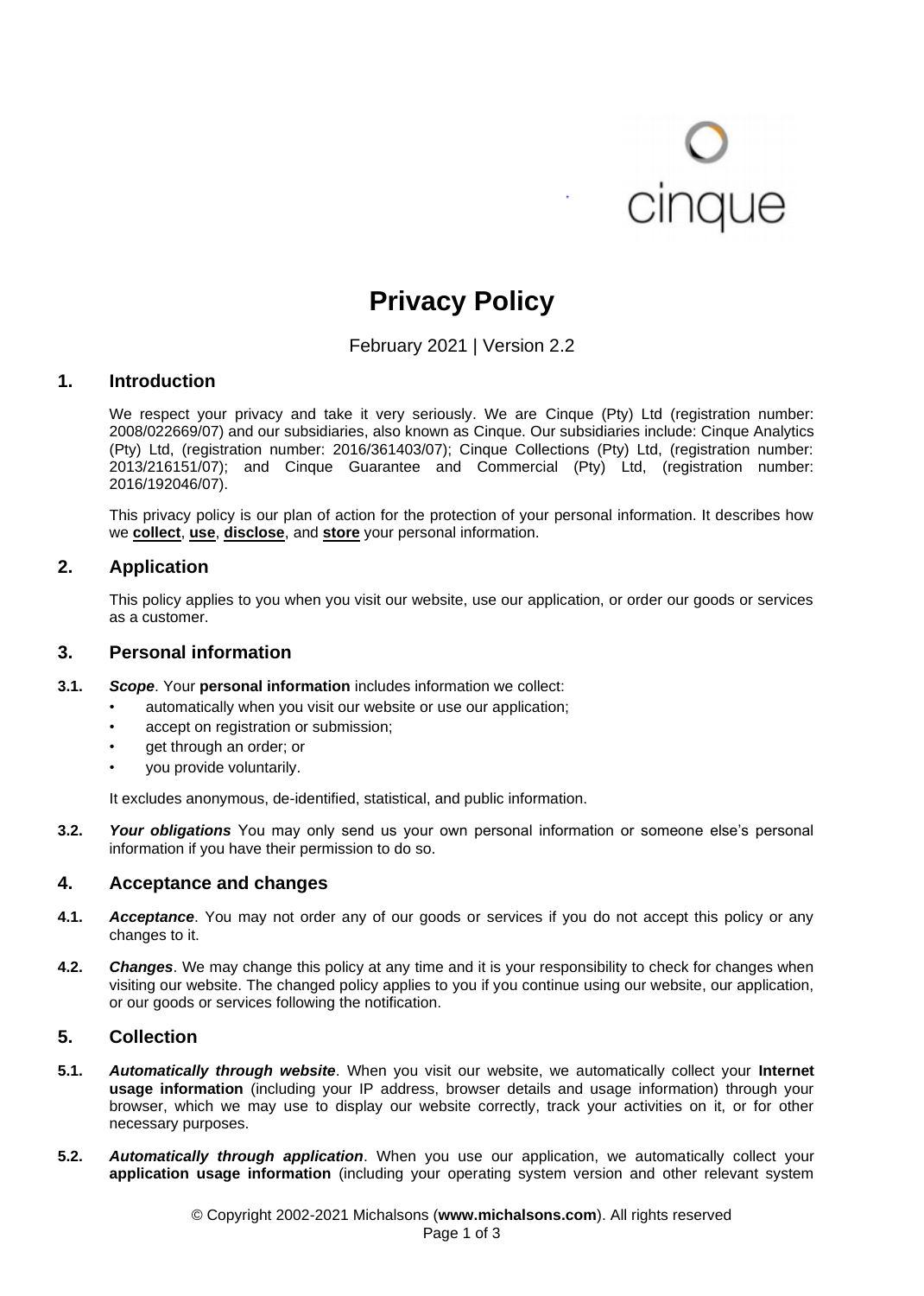information) through analytics software and other technologies, which we may use to optimise our offering to you.

- **5.3.** *On registration or submission.* We may ask you to provide us with certain **identifying information** (including your first name, surname and email address) when you register on or otherwise submit information through our website or application for the first time.
- **5.4.** *Through an order*. We ask you to provide us certain **goods or services information** when you order our goods or services.
- **5.5.** *Voluntarily*. We may ask you to provide us certain **optional information** on a voluntary basis.
- **5.6.** *Consent to collection*. We will get your consent to collect your personal information in accordance with applicable law when you provide us with it.
- **5.7.** *Purpose for collection*. We may process your information that you provide to us for the purposes that you indicated when you agreed to provide it to us. Processing includes gathering your personal information, disclosing it, and combining it with other personal information.

#### <span id="page-1-0"></span>**6. Use**

- **6.1.** *Processing*. We may process your personal information to fulfil our obligations to you.
- **6.2.** *Cookies*. We may place small text files on your device when you visit our website that allow us to provide you with a personalised experience by associating your personal information with your device. They let us remember your preferences, allow third parties to provide services to you, and otherwise serve useful purposes for you. Your internet browser generally accepts them automatically, but you can often change this setting or delete them manually. However, we won't be able to provide you with access to certain aspects of our website where cookies are necessary if you do so. We have no access to or control over any cookies that our business partners use on our website and they have their own privacy policies that govern them.
- **6.3.** *Messages*. We may use your identifying information to send you administrative and update messages about our website or application.
- **6.4.** *Promotional messages*. We may also sometimes send you promotional messages, but you may choose to opt-out of them.
- **6.5.** *Targeted content*. We may use your personal information to provide you with targeted content through our website or application in a completely automated process.

#### <span id="page-1-1"></span>**7. Disclosure**

- **7.1.** *Sharing*. We may share your personal information with third parties for the purposes of fulfilling our obligations to you, including with:
	- other companies or divisions within our group;
	- our contractors who help us meet our obligations to you, including those that help us understand your personal information; or
	- third parties as required by applicable law.
- **7.2.** *Honour this policy*. We will require anyone that we share your personal information with to honour this policy whenever possible in terms of applicable law.
- **7.3.** *Mandatory disclosure*. We may disclose personal information to third parties if required for legal reasons, such as if required by the relevant authorities or a court order.
- **7.4.** *Marketing purposes*. We may disclose aggregate statistical information that we derive from your and other people's personal information to our advertisers or business partners.
- **7.5.** *Personnel*. We may need to disclose personal information to our personnel to do their jobs, but will not do so unnecessarily.
- **7.6.** *Change of ownership*. We may assign our rights to the personal information we process to our new owners if our ownership changes for any reason.